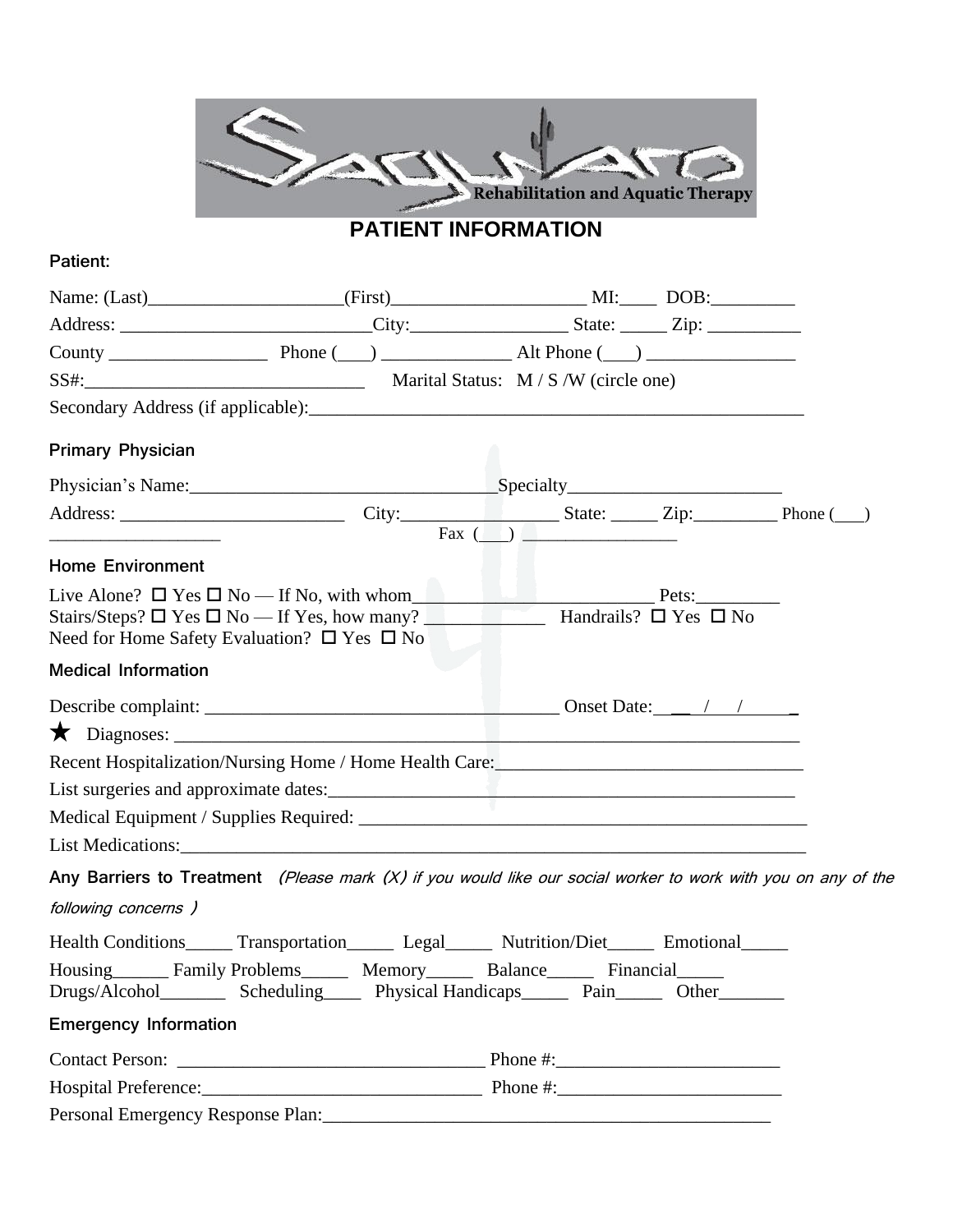Clinical Care Coordinator's Signature: Date: Date:

### MEDICAL INFORMATION

#### Mark  $(X)$  for any conditions that apply / date: **Cardiovascular:**  $\Box$  Irregular pulse  $\Box$  Shortness of breath  $\Box$  Chest pain  $\Box$  Peripheral Edema  $\Box$  Hypertension  $\Box$  Low blood pressure  $\Box$  Heart attack  $\Box$  Heart failure  $\Box$  Circulation problems  $\Box$  NONE **Gastrointestinal:**  $\Box$  Diabetes  $\Box$  Hernia  $\Box$  Hemorrhoids  $\Box$  NONE **Respiratory:**  $\Box$  Asthma  $\Box$  TB  $\Box$  Valley fever  $\Box$  Sleep apnea  $\Box$  Shortness of breath  $\sqcap$  COPD  $\Box$  Emphysema  $\Box$  NONE **Neurological:**  $\Box$  Numbness/tingling  $\Box$  Weakness  $\Box$  Paralysis  $\Box$  Forgetful/confusion  $\Box$  Stroke/TIA  $\Box$  Seizure  $\Box$  Fainting/dizzy spells  $\Box$  NONE **Psychiatric:**  $\Box$  Anxiety / "Nerves"  $\Box$  Depression  $\Box$  Memory  $\Box$  Concentration  $\Box$  Phobia  $\Box$  Voices  $\Box$  Suicidal thoughts  $\Box$  NONE **Allergies:**  $\Box$  Food related  $\Box$  Environmental  $\Box$  Medicines **Skin:**  $\Box$  Rashes / eczema  $\Box$  Psoriasis  $\Box$  Chronic wounds  $\Box$  NONE  **Infectious Diseases:**  $\Box$  Measles □ Mumps □ Whooping Cough  $\Box$  German Measles  $\Box$  Chicken pox  $\Box$  Scarlet fever  $\Box$  Tuberculosis  $\Box$  Pneumonia  $\Box$  Poliomyelitis  $\Box$  AIDS/HIV Positive  $\Box$  NONE **Musculoskeletal:**  $\Box$  Chronic back/neck  $\Box$  Fractures  $\neg$  Dislocations  $\Box$  Arthritis/Fibromyalgia  $\Box$  Osteoporosis  $\Box$  NONE  **Genitourinary:**  $\Box$  Pregnancy  $\Box$  Incontinence  $\Box$  Kidney problems  $\Box$  Prostate  $\Box$  NONE **Cancer:**  $\Box$  Details  $\Box$  NONE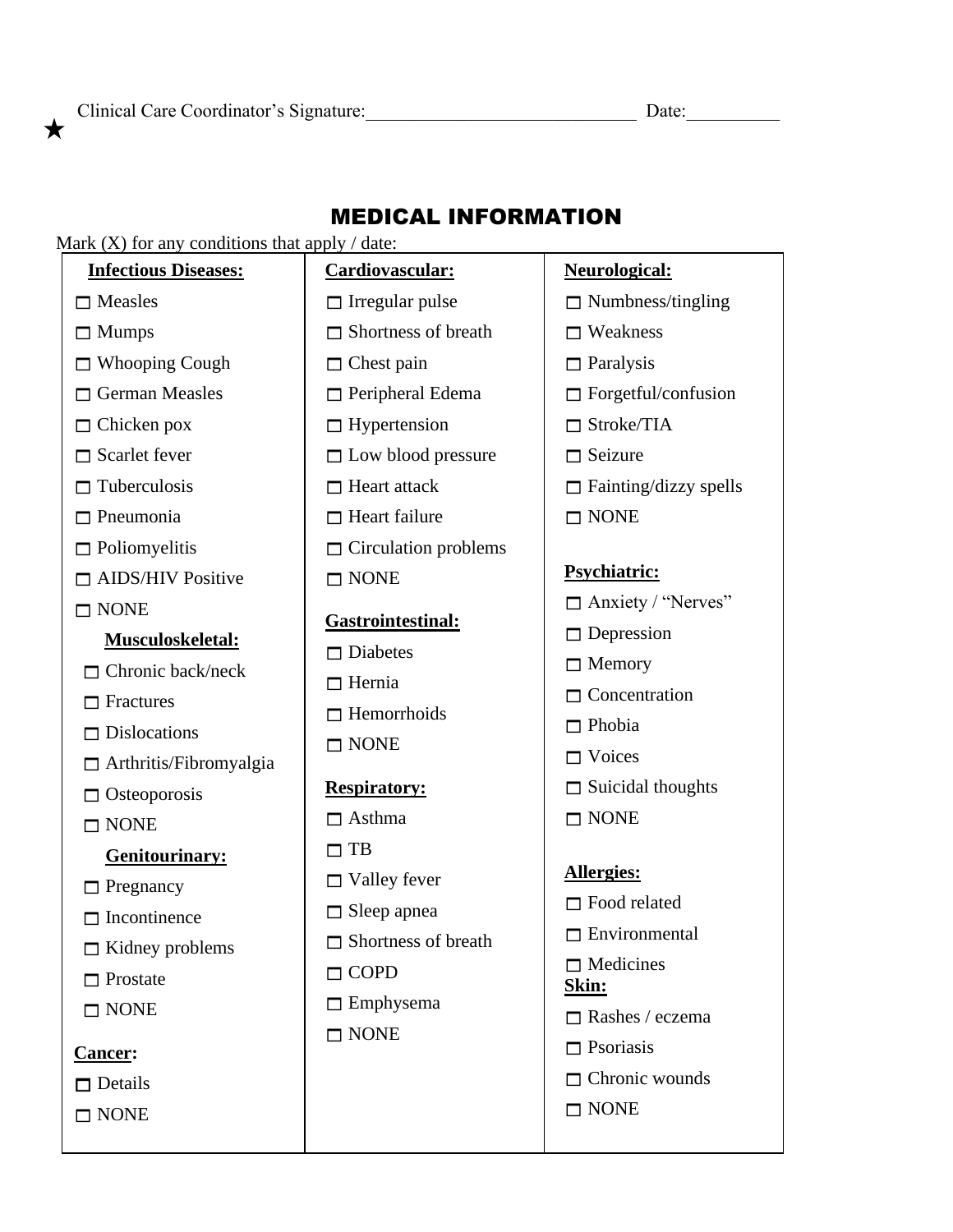### AGREEMENT FOR THE ESTABLISHMENT OF OUTPATIENT SERVICES

I hereby give my permission for authorized personnel to perform all necessary procedures and treatments as prescribed by my physician for the delivery of outpatient services. I understand that there may be circumstances beyond the control of the Facility, when there may be short interruptions in service. During these interruptions, I will contact my family physician if I determine I need care. I also understand that the hours of service may be changed by mutual consent of the Patient (or responsible party) and the Facility. I understand that a \$25.00 fee will be assessed for cancellations made less than 24 hours before a scheduled session (except in cases of emergency).

I acknowledge that I have read the Patient Bill of Rights and the Saguaro Rehabilitation & Aquatic Therapy Notice of Policy Practices, and can request my own copy. I hereby give my permission to release to, or receive from hospitals, physicians, or other agencies involved in my care, the medical records and information pertinent to my care. I understand that my health information will only be used for the purposes of treatment, payment, and health care operations, as defined under the Health Insurance Portability and Accountability Act of 1996 (HIPAA), and outlined in the Saguaro Fitness and Rehabilitation Notice of Privacy Practices.

I request that payment of authorized benefits be made on my behalf to Saguaro Rehabilitation & Aquatic Therapy, LLC.

| Patient Signature:                                                                                                                                                                                                                                                                                                                                 |       |  |  |  |
|----------------------------------------------------------------------------------------------------------------------------------------------------------------------------------------------------------------------------------------------------------------------------------------------------------------------------------------------------|-------|--|--|--|
| Witnessed By: $\frac{1}{\sqrt{1-\frac{1}{2}} \cdot \frac{1}{2}}$                                                                                                                                                                                                                                                                                   |       |  |  |  |
| <b>For Medicare Patients Only</b>                                                                                                                                                                                                                                                                                                                  |       |  |  |  |
| <b>Authorization To Release Information And Payment Request</b>                                                                                                                                                                                                                                                                                    |       |  |  |  |
| I certify that the information given by me applying for payment under Title XVIII of the Social Security Act is<br>correct. I authorize the release of all records required to act on this request.<br>I request that payment of authorized benefits be made on my behalf to Saguaro Rehabilitation & Aquatic<br>Therapy LLC<br>Patient Signature: | Date: |  |  |  |
|                                                                                                                                                                                                                                                                                                                                                    |       |  |  |  |